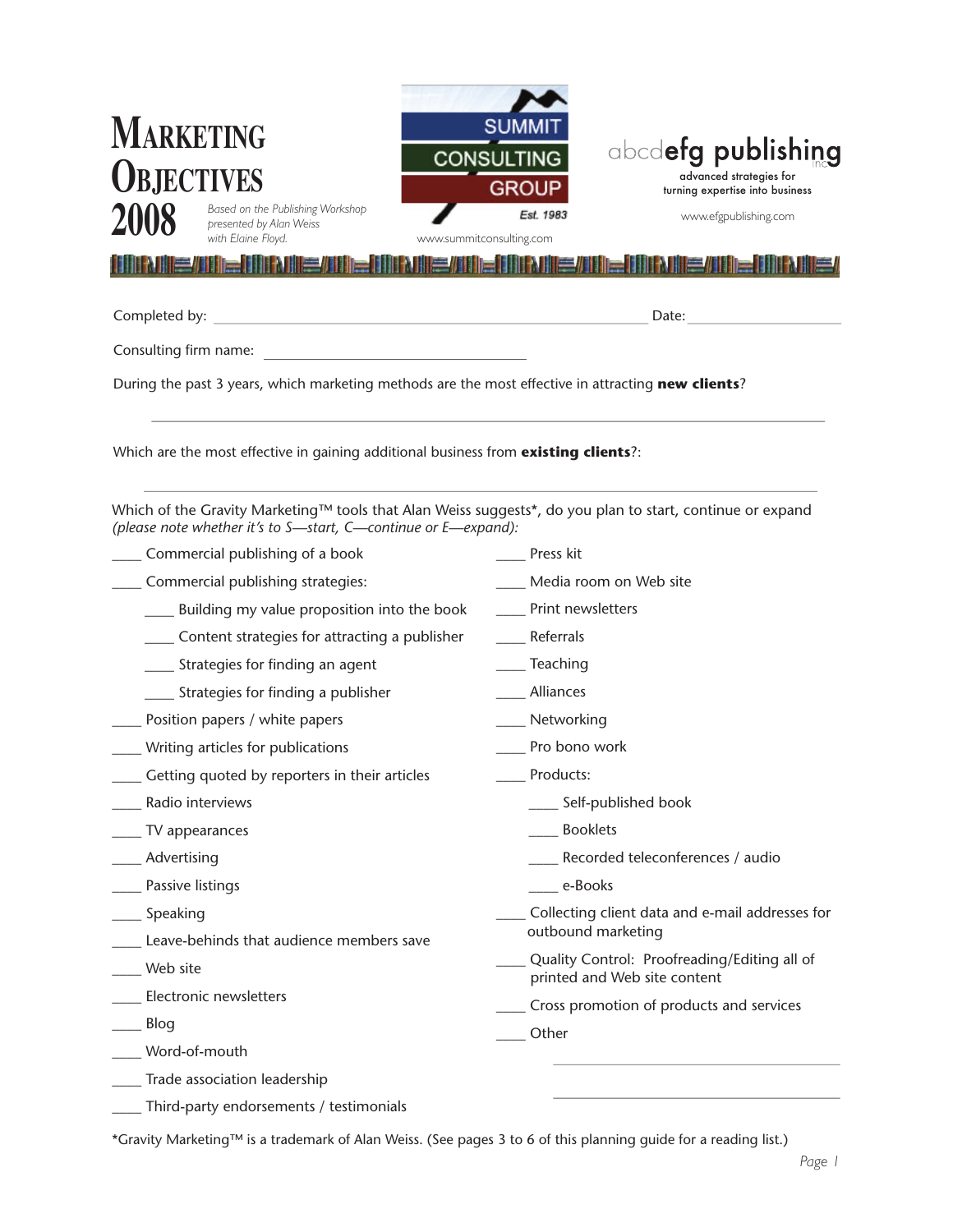| <b>MARKETING</b><br><b>OBJECTIVES</b> | Based on the Publishing Workshop<br>presented by Alan Weiss<br>with Elaine Floyd.  | <b>SUMMI</b><br><b>CONSULTING</b><br><b>GROUP</b><br>Est. 1983<br>www.summitconsulting.com         | abcdefg publishing<br>advanced strategies for<br>turning expertise into business<br>www.efgpublishing.com |
|---------------------------------------|------------------------------------------------------------------------------------|----------------------------------------------------------------------------------------------------|-----------------------------------------------------------------------------------------------------------|
|                                       |                                                                                    |                                                                                                    |                                                                                                           |
|                                       | Which 3 objectives are the most important:                                         |                                                                                                    |                                                                                                           |
| Project #1                            |                                                                                    |                                                                                                    |                                                                                                           |
| Project #2                            |                                                                                    |                                                                                                    |                                                                                                           |
| Project #3                            |                                                                                    |                                                                                                    |                                                                                                           |
|                                       |                                                                                    | Do you need assistance with any of the top 3 (please check all that apply to each project number): |                                                                                                           |
| $\Box$ #1 $\Box$ #2 $\Box$ #3         |                                                                                    | guidance in setting out a year-long editorial calendar or plan                                     |                                                                                                           |
| ❏ #1 ❏ #2 ❏ #3                        | a design template to have on my computer                                           |                                                                                                    |                                                                                                           |
| ❏ #1 ❏ #2 ❏ #3                        |                                                                                    | a template plus training on advanced strategies for this tool                                      |                                                                                                           |
| $\Box$ #1 $\Box$ #2 $\Box$ #3         |                                                                                    | someone to review/edit the product/piece before I send it out to clients                           |                                                                                                           |
| $\Box$ #1 $\Box$ #2 $\Box$ #3         | someone to just do it all                                                          |                                                                                                    |                                                                                                           |
|                                       | $\Box$ #1 $\Box$ #2 $\Box$ #3 I already have a team in place to handle all aspects |                                                                                                    |                                                                                                           |
|                                       | Notes/Other help needed:                                                           |                                                                                                    |                                                                                                           |
|                                       | How will you measure the results of each marketing tool?                           |                                                                                                    |                                                                                                           |
|                                       |                                                                                    |                                                                                                    |                                                                                                           |
|                                       |                                                                                    | What is the potential value in succeeding with your top 3 marketing objectives?                    |                                                                                                           |

Looking at your 2007 calendar, which key dates do you have for speaking and consulting for which you'd like to have a product to sell, value-add to give or leave behind.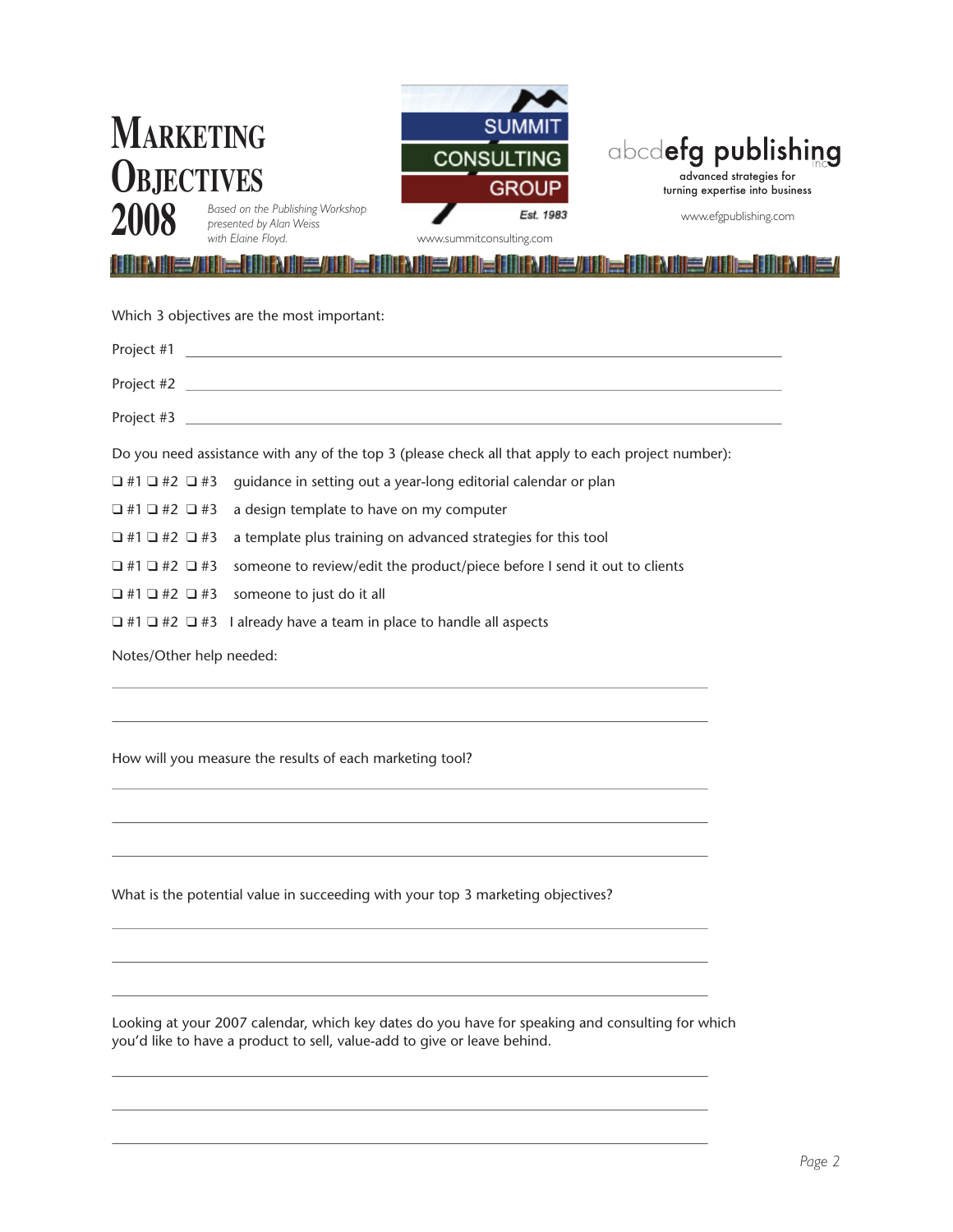

**Review Course Reading List:** For your top 3 projects listed above, read or review the following:

#### **By Alan Weiss and available at www.summitconsulting.com:**

- *MDC = Million Dollar Consulting* (Wiley)
- *Toolkit = Million Dollar Consulting™ Toolkit* (Wiley)
- *Brand = How to Establish a Unique Brand in the Consulting Profession* (Kennedy Information)
- *MBS = How to Market, Establish a Brand, and Sell Professional Services* (Jossey-Bass)

#### **By Elaine Floyd and available at www.efgpublishing.com**:

*Booked* (published originally as *Product Strategies for Consultants, Speakers & Celebrity Experts*)

#### **Q Commercial publishing** of a book:

| MDC:     | 11, 14, 41, 103, 114-115, 204, 206, 335-336 |
|----------|---------------------------------------------|
| Toolkit: | 134-147                                     |
| Brand:   | 71-88, 45-47, 153-154                       |
| MBS:     | 49-55, 61, 145, 147                         |

#### **Q Position papers** / white papers:

| MDC:     | 41, 279-280     |
|----------|-----------------|
| Toolkit: | 24, 222-226     |
| Brand:   | 47-48           |
| MBS:     | 1-11, 31-33, 39 |
|          |                 |

#### q Writing **articles**:

MDC: 12, 111, 154, 202-204 Toolkit: 98-100, 129-133 Brand: 138 MBS: 1-11, 27-31, 39, 83, 93

#### **Q Getting quoted** by reporters:

| MDC:     | 113-114    |
|----------|------------|
| Toolkit: | 147-150    |
| Brand:   | 48-51, 138 |
| MBS:     | $1 - 11$   |

#### q **Radio interviews**:

| MDC:     | 41, 279-280                 |
|----------|-----------------------------|
| Toolkit: | 147-151                     |
| Brand:   | 23, 48-51, 63               |
| MBS:     | 1-11, 127-131, 141, 163-165 |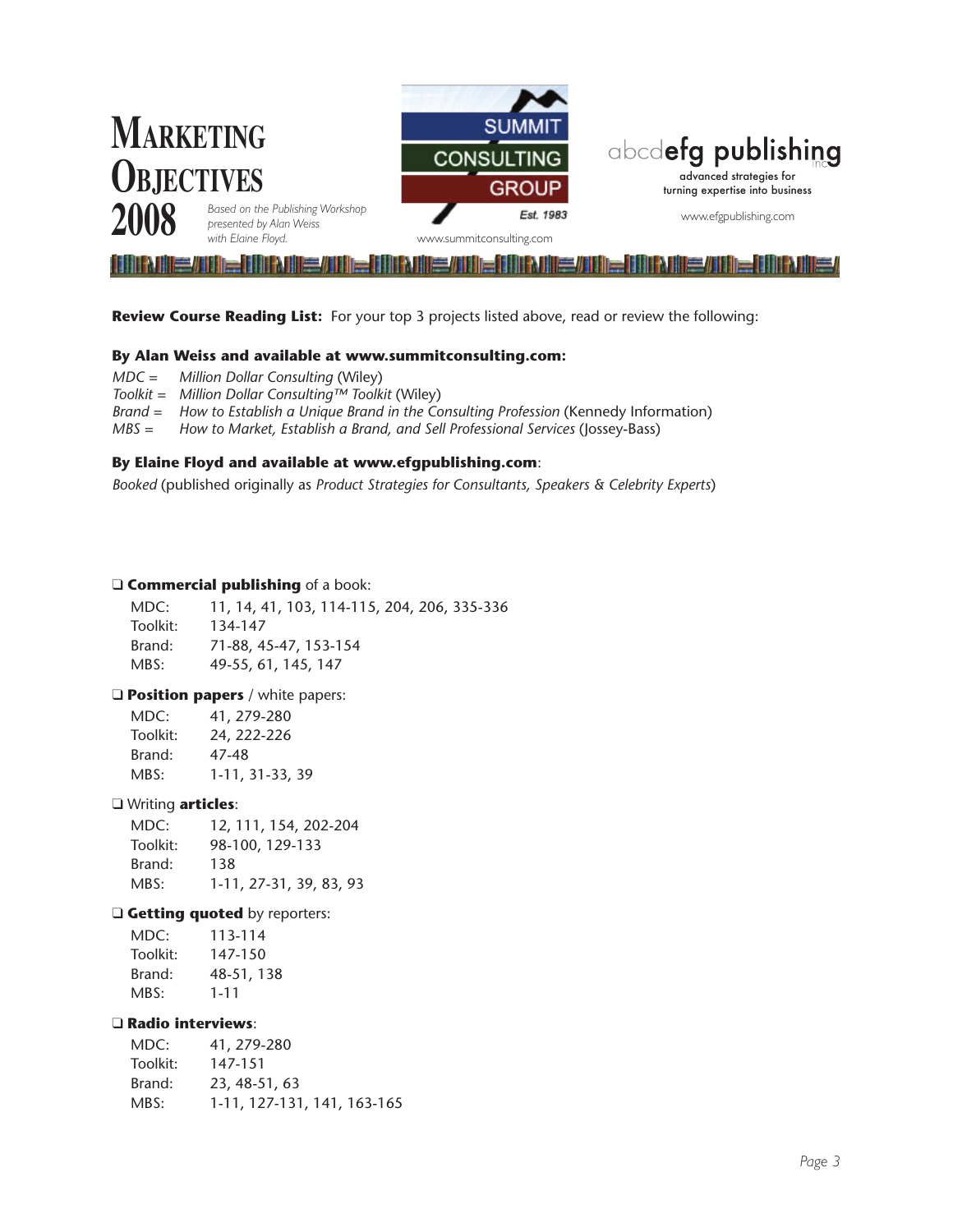## **Marketing Objectives 2008**



## abcdefg publishing

advanced strategies for turning expertise into business

www.efgpublishing.com

HUILE/IIIIE (IIIINIIE/IIIIE IIIINIIEE/IIIIE IIIINIIEE/

*Based on the Publishing Workshop presented by Alan Weiss* 

*with Elaine Floyd.* www.summitconsulting.com

#### q **TV appearances**:

| 41, 279-280                 |
|-----------------------------|
| 147-151                     |
| 23, 48-51, 63               |
| 1-11, 127-131, 141, 163-165 |
|                             |

MIE AINE AIN AINE AINE

#### q **Advertising**:

MDC: 11-12, 41-42, 53, 115-116, 280-281 Toolkit: 45-46 Brand: 51-52 MBS: 1-11, 139, 141

#### q **Passive listings**:

MDC: 41-42 Toolkit: 45-46 Brand: 51-52 MBS: 1-11, 57-59, 61, 139, 141

#### q **Speaking**:

| MDC:     | 208-212                |
|----------|------------------------|
| Toolkit: | 151-168                |
| Brand:   | 54-55, 89-108          |
| MBS:     | 1-11, 113-125, 161-163 |

#### q **Leave-behinds** at speeches:

| Toolkit: | 151-155 |
|----------|---------|
| MBS:     | 113     |
| Booked   | 1-64    |

#### q **Web site**:

| MDC:     | 42, 112, 197, 237-241    |
|----------|--------------------------|
| Toolkit: | 17-20                    |
| Brand:   | 55-56, 138, 175-176      |
| MBS:     | 1-11, 65-81, 93, 149-151 |

#### q **Electronic newsletters**:

| MDC:     | 42, 111, 239, 290 |
|----------|-------------------|
| Toolkit: | 169-173           |
| Brand:   | 56-58, 162        |
| MBS:     | 87, 93, 145-146   |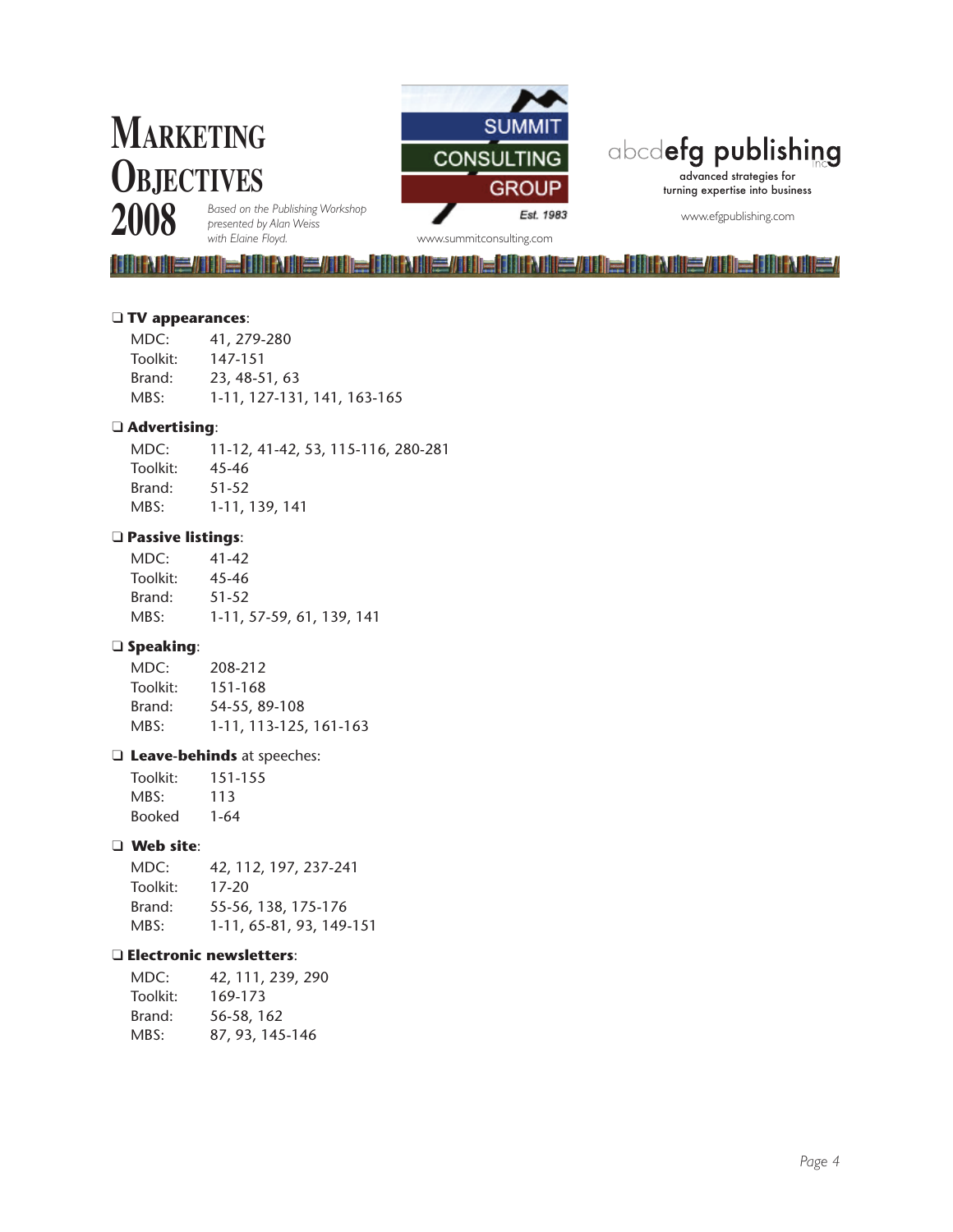# **Marketing Objectives**



## abcdefg publishing

advanced strategies for turning expertise into business

www.efgpublishing.com

**2008**

*Based on the Publishing Workshop presented by Alan Weiss* 

*with Elaine Floyd.* www.summitconsulting.com FANKS AN DE LINEANNE AN DE **ANIE / ANIE / ANIE / ANIE / ANIE / ANIE / ANIE / ANIE / ANIE / ANIE / ANIE / ANIE / ANIE / ANIE / ANIE / ANIE / Allie / III - IIII All** 

#### q **Word-of-mouth**:

| MDC:   | 10, 42  |
|--------|---------|
| Brand: | 58-59   |
| MBS:   | 139-141 |

#### q **Trade association leadership**:

MDC: 43, 106-107, 117, 341-343 Toolkit: 55-57 Brand: 59-60

#### q **Third-party endorsements**:

| MDC:     | 43        |
|----------|-----------|
| Toolkit: | 24        |
| Brand:   | 23, 60-61 |
| MBS:     | 133       |

#### q **Press kit**:

MDC: 106, 210-211, 282-283 Toolkit: 22-24 Brand: 102, 138, 155 MBS: 23-27, 39, 41-47, 61, 147

#### **Q Media room** on Web site:

| MDC:     | 282-283       |  |
|----------|---------------|--|
| Toolkit: | 22-24         |  |
| Brand:   | 102, 138, 155 |  |
| MBS:     | 41-47, 61     |  |

#### q **Print newsletters**:

| MDC:     | 43, 121, 290       |  |
|----------|--------------------|--|
| Toolkit: | 169-173            |  |
| Brand:   | 61-62, 162         |  |
| MBS:     | 31-33, 39, 145-147 |  |

#### q **Referrals**:

MDC: 10, 14, 43, 89, 123-124, 127-128, 141-142 Toolkit: 177-182 Brand: 23 MBS: 133-135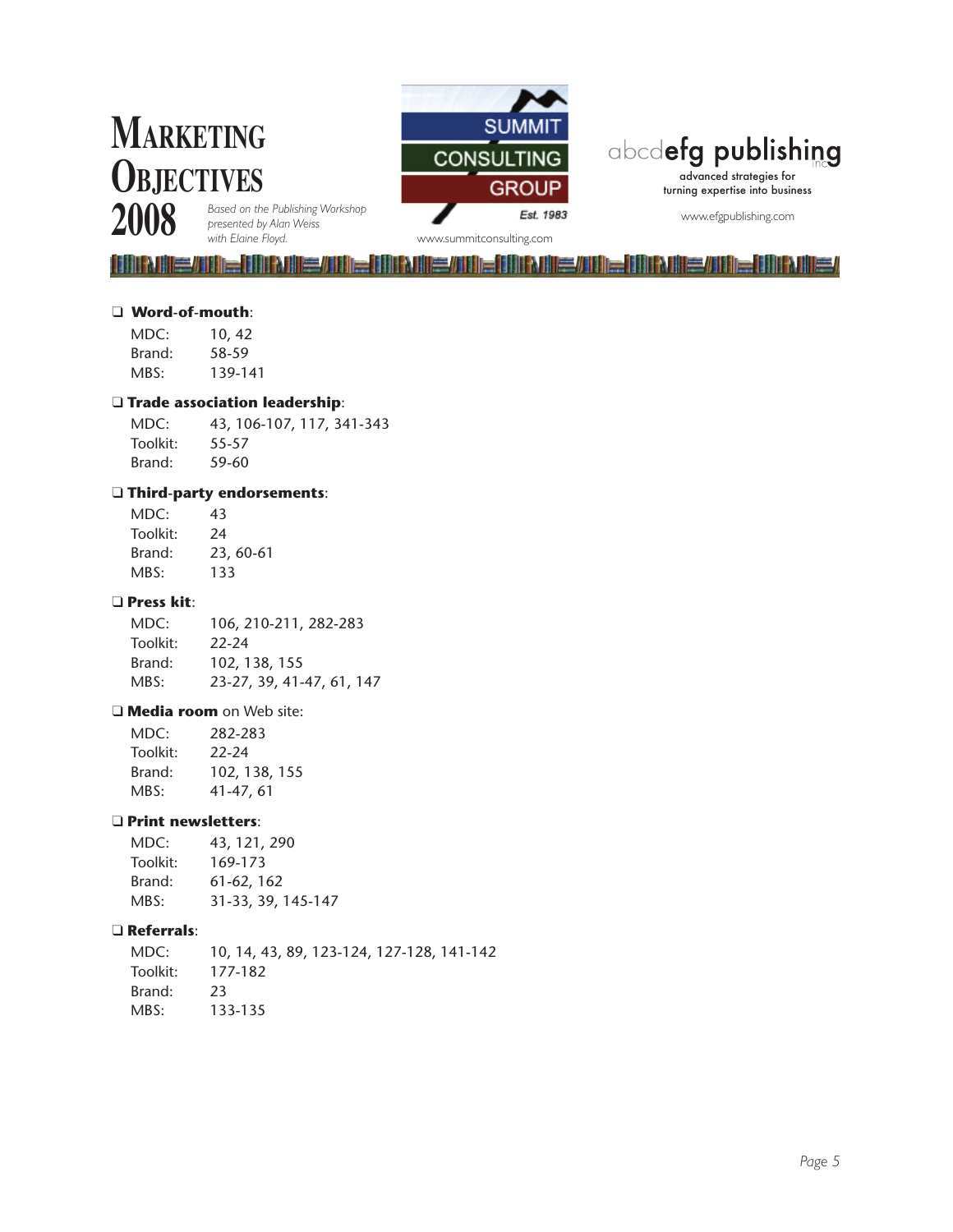# **Marketing Objectives**



### abcdefg publishing

advanced strategies for turning expertise into business

www.efgpublishing.com

**2008**

*Based on the Publishing Workshop presented by Alan Weiss* 

*with Elaine Floyd.* www.summitconsulting.com

<u> IIII ali IIII ali IIII ali III ali III ali III ali III ali III ali III ali III ali III ali III ali III ali I</u>

#### q **Teaching**:

| MDC:   | 43    |
|--------|-------|
| Brand: | 63-64 |
| MBS:   | 133   |

#### q **Alliances**:

| MDC:     | 33, 43, 133-134       |
|----------|-----------------------|
| Toolkit: | 188-191               |
| Brand:   | 35-36, 64-66, 163-166 |
| MBS:     | 137-139, 163-165      |

#### q **Networking**:

| MDC:     | 12, 43, 103-109, 117   |
|----------|------------------------|
| Toolkit: | 43-45                  |
| Brand:   | 67-69                  |
| MBS:     | 1-11, 103-111, 157-159 |

#### q **Pro bono work**:

MDC: 41, 107, 111-112, 212-215 Brand: 44-45 MBS: 95-101, 155-157

#### q **Self-published products**:

MDC: 114, 201, 206-208, 283-286 Toolkit: 134-136 Brand: 66-67, 71-77, 81-87, 149-167 MBS: 49-51, 61, 135-137, 141, 145 Booked: 1-64

#### q **Collecting client data**:

Toolkit: 4-5

#### q **Cross promotion**:

Brand: 129-147

Alan Weiss • Summit Consulting Group info@summitconsulting.com • www.summitconsulting.com P.O. Box 1009 • East Greenwich, RI 20818-0964 telephone: (401) 884-2778 • fax (401) 884-5068

Elaine Floyd • efg publishing, inc. elaine@efgpublishing.com • www.efgpublishing.com 2207 S. 39th St. • St. Louis, MO 63110 telephone: (314) 762-9762